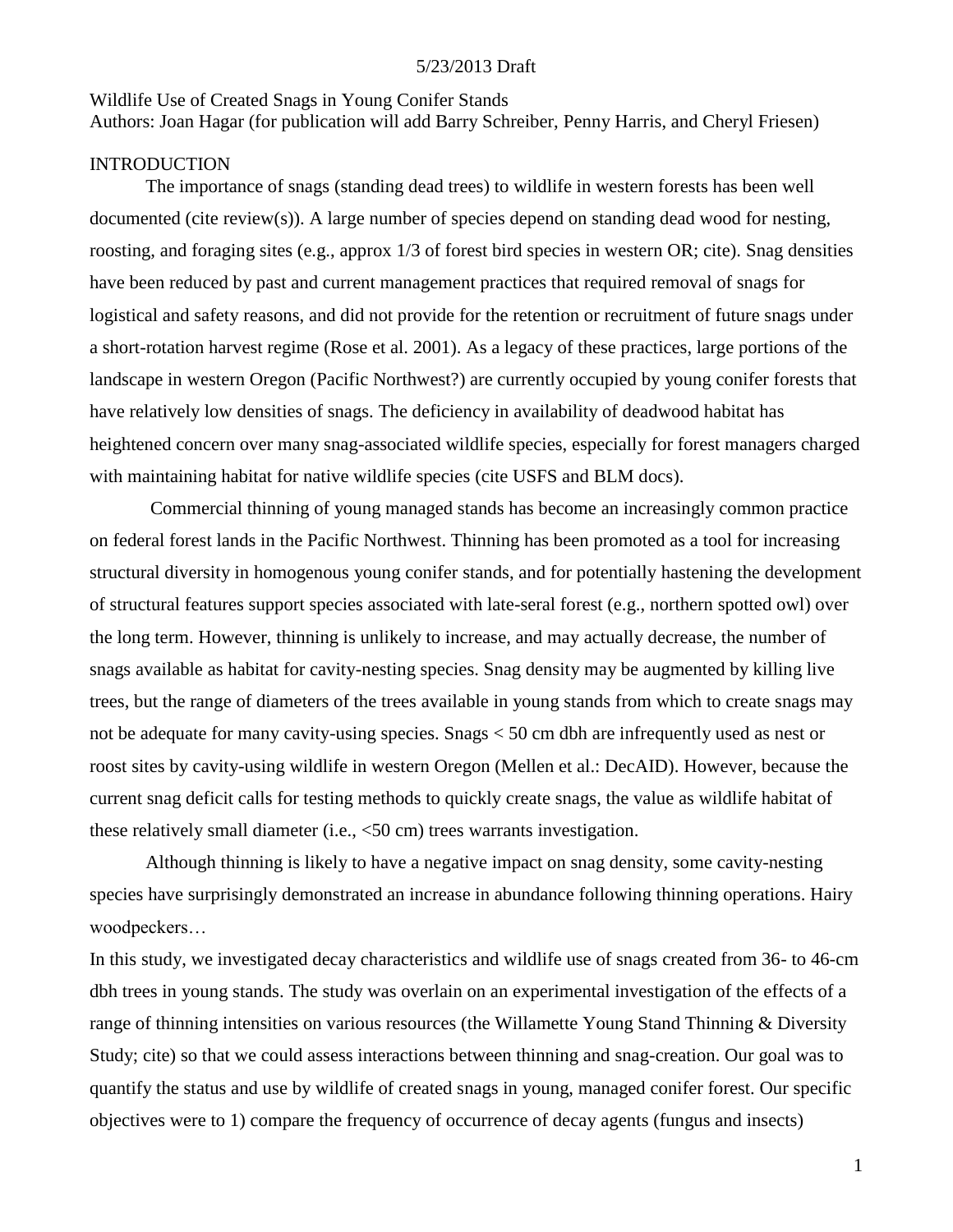between 2 methods of snag creation, 2) compare the proportion of trees used for foraging and nesting between 2 methods of snag creation, and 3) assess the influence of the interaction of thinning intensity and snag-creation method on frequency of decay agents and wildlife use.

We intend to monitor created snags through time to assess the value and longevity of relatively small diameter snags as wildlife habitat.

#### **METHODS**

Wildlife Tree Creation and Monitoring

In 2001, two methods were used to create wildlife habitat from live trees in each of the 16 stands in the study: 1) topping with a chainsaw, and 2) topping plus innoculation with heartrot fungus (*Phellinus pini*). Trees treated with each method were paired such that they are within 60' of one another for efficiency in relocation and monitoring. Treated trees were marked with a "wildlife tree" sign on one side, and a numbered, metal tag at the base of the opposite side. The target snag density for each unit was one snag >12" dbh /acre. Trees were treated in all thinning treatments, including control stands. Only Douglas-fir was used because other species occur too infrequently to comprise adequate sample sizes for statistical inference.

Wildlife trees were surveyed for condition, presence of decay agents, and wildlife use in 2007. Data collected on each treated tree included: tree status (living, dead, or fallen), presence of nest cavities and/or foraging sign, presence of insects and fungus, and decay class.

We monitored treated trees with nest cavities for signs of active nests on two visits between 7 June and 5 July, 2007. On each visit, an observer spent 20 minutes at each tree with likely nest cavities and recorded any cavity-nester activity in the vicinity.

#### Statistical Analysis

We used ANOVA (PROC MIXED in SAS) to test for the effect of tree-kill method (saw or saw + inoculation), thinning treatment, and the interaction of tree-kill method and thinning treatment on the proportion of treated trees with insects, decay agents, sign of foraging by birds, and nest cavities. We used T-Tests to test for effect of tree diameter on presence of nest cavities. We ran separate T-tests with no grouping, grouped by kill treatment, and grouped by thin treatment.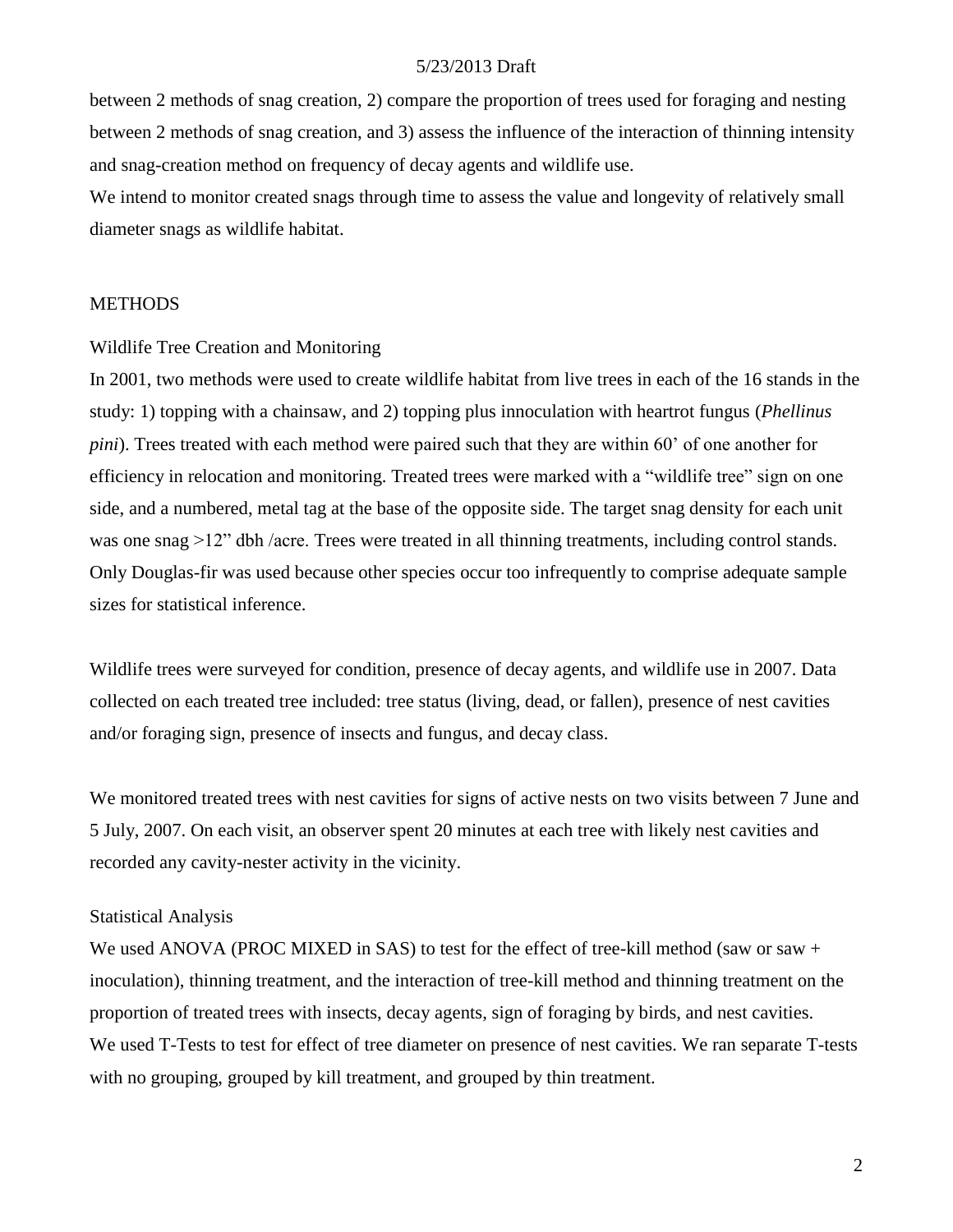## RESULTS

A total of 722 trees (from 36 to 76 trees/stand) were treated to create wildlife trees, of which 89% (645) were dead (snags) by 5-6 years after treatment. 97% (624) of the dead trees were categorized as decay class 2; the remainders were decay class 1 or were missing a decay classification. 73 treated trees remained alive (41 saw-topped only and 32 saw-topped and inoculated); of these 71 (10% of treated trees) appeared to be healthy. Four of the treated trees could not be found and had probably fallen.

## Decay Agents

Trees killed by saw-topping plus inoculation had a higher frequency of use by Douglas-fir beetles (mean=84% of created snags) than trees that were saw-topped only (77%), regardless of thinning treatment ( $P = 0.02$ , ANOVA, 12 df; Table 1). Trees killed by saw-topping plus inoculation also had a higher frequency of pouch fungus (mean=39% of created snags) than trees that were saw-topped only (32.5%), regardless of thinning treatment (P=0.05, ANOVA, 12 df; Table 2). The proportion of treated trees used by wood-boring beetles was not related to the tree-kill method nor to the thinning treatment  $(P = 0.13, ANOVA, 12 df)$ : 69% of saw-topped trees and 71% of sawed and inoculated trees had wood-boring beetles.

Indian paint fungus (n=17 trees), red belt fungus (n=13 trees), and red heart fungus (n=8 trees) occurred too infrequently to assess the effects of tree-kill method and thinning treatment.

|               | Control     | Heavy Thin  | Light with Gaps | Light Thin  |
|---------------|-------------|-------------|-----------------|-------------|
| Saw-topped    | 0.85(0.052) | 0.73(0.127) | 0.70(0.134)     | 0.81(0.087) |
| $Saw + Inoc.$ | 0.90(0.021) | 0.75(0.093) | 0.86(0.066)     | 0.84(0.069) |

Table 1. Proportion (SE) of treated trees with evidence of Bark Beetles.

Table 2. Mean (SE) proportion of treated trees with pouch fungus by kill method and thinning treatment.

|               | Control     | Heavy Thin  | Light with Gaps | Light Thin  |
|---------------|-------------|-------------|-----------------|-------------|
| Saw-topped    | 0.29(0.109) | 0.29(0.114) | 0.29(0.115)     | 0.43(0.103) |
| $Saw + Inoc.$ | 0.34(0.153) | 0.35(0.126) | 0.32(0.153)     | 0.54(0.153) |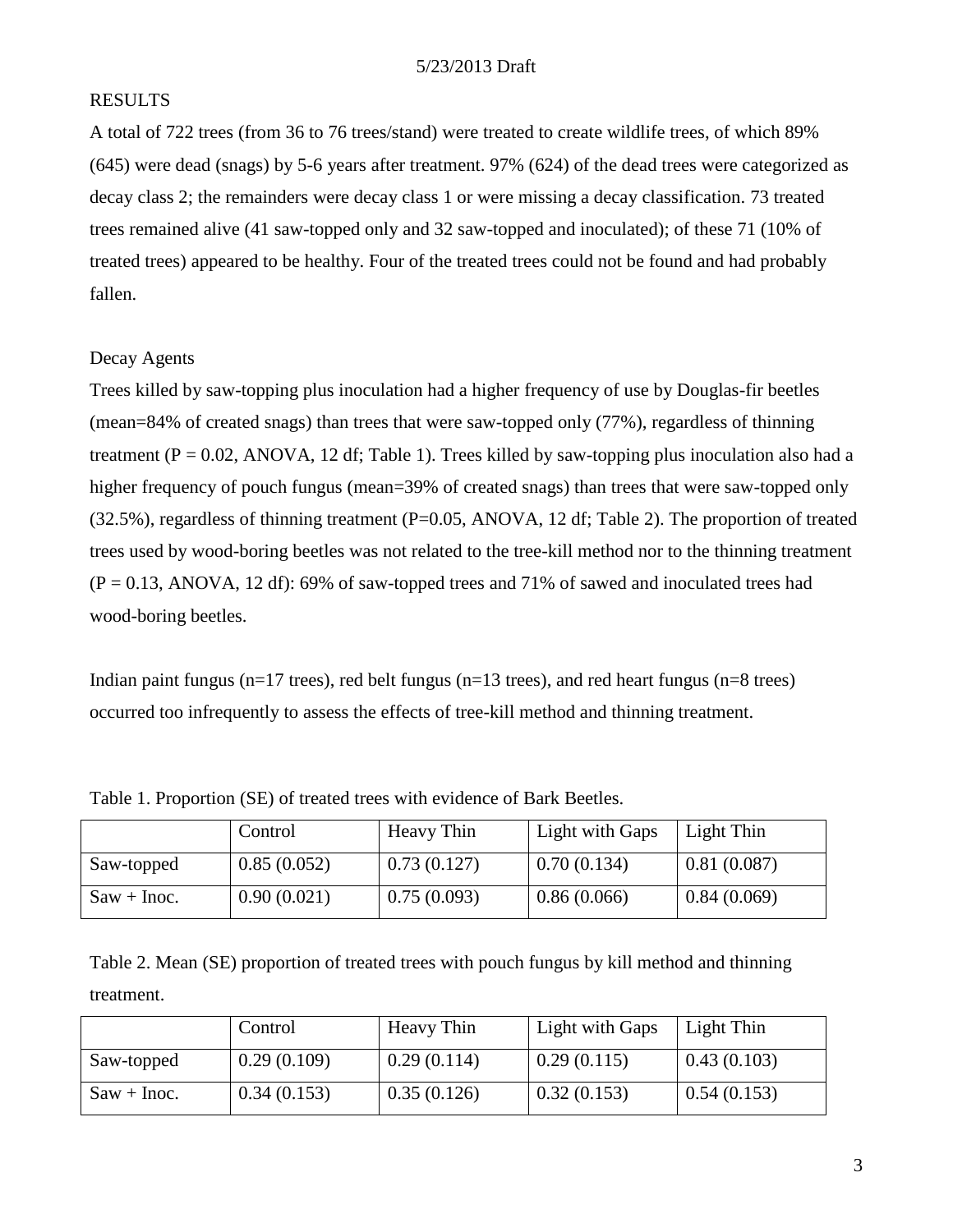Cavity-nesting Bird Use

## *Foraging*

The proportion of trees used for foraging by cavity-nesting birds was greater for trees killed by sawtopping plus inoculation (46%) than for trees that were saw-topped only (40%) (P < 0.01, ANOVA, 12 df). The proportion of treated trees used for foraging did not differ among thinning treatments ( $P =$ 0.83, ANOVA, 9 df).

Table 3. Mean (SE) proportion of treated trees with evidence of foraging by woodpeckers, by kill method and thinning treatment.

|               | Control     | Heavy Thin  | Light with Gaps | Light Thin  |
|---------------|-------------|-------------|-----------------|-------------|
| Saw-topped    | 0.41(0.093) | 0.45(0.139) | 0.32(0.080)     | 0.40(0.152) |
| $Saw + Inoc.$ | 0.52(0.116) | 0.49(0.113) | 0.44(0.101)     | 0.40(0.141) |

Average diameter of trees with foraging sign (18.36" dbh,  $SE = 0.164$ ) did not differ from that of trees with no sign of use by bark-foraging birds (18.14" dbh,  $SE = 0.130$ ) ( $P = 0.31$ , T-test). However, overall variation in dbh in all stands was low. DBH ranged from a minimum of 9.0" to a maximum of 28", with a mean of 18.2" (SD =2.74").

#### *Nesting*

Across all thinning treatments, we found a total of 77 trees with nest cavities in 2007. The proportion of trees with nest cavities did not differ between trees killed by saw-topping plus inoculation (12%) and trees that were saw-topped only  $(10\%)$  (P = 0.271, ANOVA, 12 df). However, there was evidence of an effect of thinning treatment on frequency of occurrence of snags with nest cavities; Control treatment had significantly lower proportion of trees with nest cavities on average than thinned stands (Fig. 1).

The mean dbh of trees with nest cavities across all thinning treatments was  $18.39$ " (SE = 0.333), compared to 18.22" ( $SE = 0.108$ ) for trees without nest cavities ( $P = 0.601$ , T-test). The difference in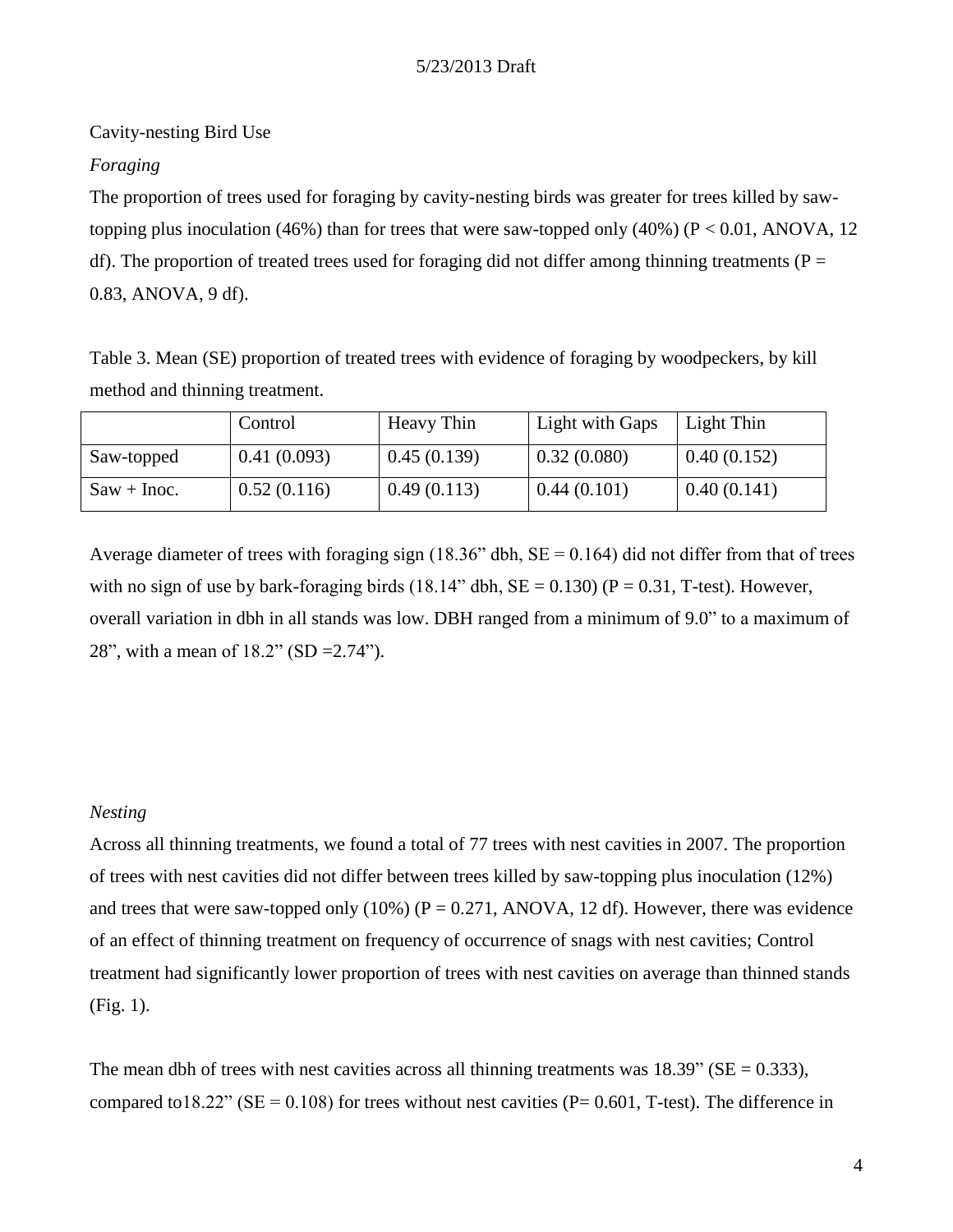dbh between trees with and without nest cavities was not influenced by thinning treatment (Table 4) nor tree kill treatment.





Table 4. Average dbh and standard errors for trees with and without nest cavities in four thinning treatments, Willamette National Forest, 2007.

|              | <b>Trees without Nest Cavities</b> |           | <b>Trees with Nest Cavities</b> |           |          |       |
|--------------|------------------------------------|-----------|---------------------------------|-----------|----------|-------|
|              |                                    |           | Present                         |           |          |       |
|              | DBH (inches)                       | <b>SE</b> | DBH (inches)                    | <b>SE</b> | Diff     | P     |
| Control      | 18.32                              | 0.167     | 19.17                           | 2.088     | 0.85     | 0.702 |
| Heavy        | 18.69                              | 0.201     | 19.06                           | 0.444     | 0.37     | 0.500 |
| Light w Gaps | 16.69                              | 0.254     | 16.63                           | 0.673     | $-0.06$  | 0.935 |
| Light        | 19.20                              | 0.192     | 19.20                           | 0.379     | $-0.002$ | 0.996 |

Only four active nests were found in 2007, and five in 2008. Of these nine nests, only four were in created snags (Table 5). Red-breasted sapsucker used the same created snag, but different cavities, for nesting in the two consecutive years.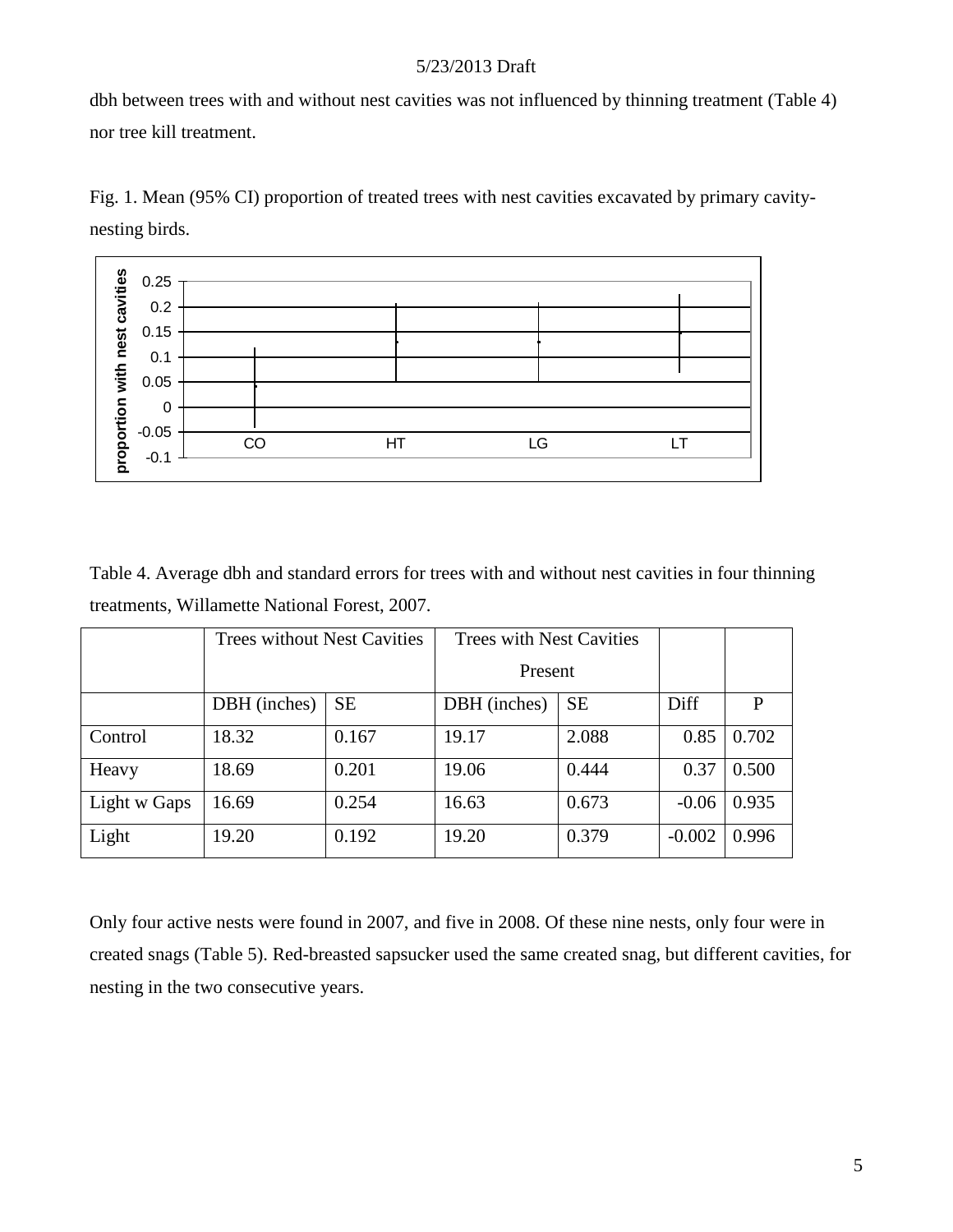| <b>Bird Species</b> |      | Thin      | Kill      | <b>DBH</b> | Decay          | Tree           |                   |
|---------------------|------|-----------|-----------|------------|----------------|----------------|-------------------|
|                     | Year | Treatment | treatment | (in)       |                | <b>Species</b> | Comments          |
| Red-breasted        | 2007 | <b>LT</b> | Untreated | 16         | 2.5            | <b>PSME</b>    |                   |
| Sapsucker           |      |           |           |            |                |                | Natural snag      |
| Red-breasted        | 2007 | <b>HT</b> | Untreated | 10         | $\overline{0}$ | <b>ACMA</b>    | Live tree         |
| Sapsucker           |      |           |           |            |                |                |                   |
| Red-breasted        | 2007 | LG        | <b>SI</b> | 20         | $\overline{2}$ | <b>PSME</b>    |                   |
| Sapsucker           |      |           |           |            |                |                |                   |
| Red-breasted        | 2008 | LG        | <b>SI</b> | 20         | $\overline{2}$ | <b>PSME</b>    | Same tree as used |
| Sapsucker           |      |           |           |            |                |                | in 2007           |
| Red-breasted        | 2008 | <b>HT</b> | Untreated | 20         | 2.5            | <b>PSME</b>    |                   |
| Sapsucker           |      |           |           |            |                |                | Natural snag      |
| Chestnut-backed     | 2007 | <b>HT</b> | <b>SI</b> | 23         | $\overline{2}$ | <b>PSME</b>    |                   |
| Chickadee           |      |           |           |            |                |                |                   |
| Chestnut-backed     | 2008 | <b>HT</b> | Untreated | 30         | $\overline{4}$ | <b>PSME</b>    | stump             |
| Chickadee           |      |           |           |            |                |                |                   |
| Chestnut-backed     | 2008 | LG        | Untreated | 40         | 5              | <b>PSME</b>    | Old, remnant snag |
| Chickadee           |      |           |           |            |                |                |                   |
| Red-breasted        | 2008 | <b>HT</b> | S         | 23         | $\overline{2}$ | <b>PSME</b>    |                   |
| Nuthatch            |      |           |           |            |                |                |                   |

Table 5. Active nests of cavity-nesters found in the Young Stand Thinning and Diversity Study, 2007 and 2008.

## DISCUSSION

The treatment of live trees with saw-topping alone and saw-topping plus inoculation with a decay agent was successful in creating snags from 89% of treated trees in mid-age (approx. 60-year-old) Douglas-fir stands. The use of inoculum in combination with saw-topping of trees increased the proportion of killed trees that had detectable infestations of bark beetles and pouch fungus. Trees that were both topped and inoculated also had a higher proportion of use for foraging than trees that were only topped. Bark-foraging birds may have been responding to greater availability of bark beetle larvae and other insect prey associated with decaying trees.

The proportion of treated trees with nest cavities was relatively low  $\ll 15$  % of treated trees). Most of the active nests found were in snags that exceeded the average diameter of created snags. This suggests that snags created from trees < 20" dbh may not provide suitable nesting habitat for many cavitynesting species. However, cavities in created snags may be used as cover by small mammals, and may also provide winter roosting habitat for secondary cavity-users. Cavity-using birds need multiple winter roosts/bird, so cavity availability may have an important influence on winter survival.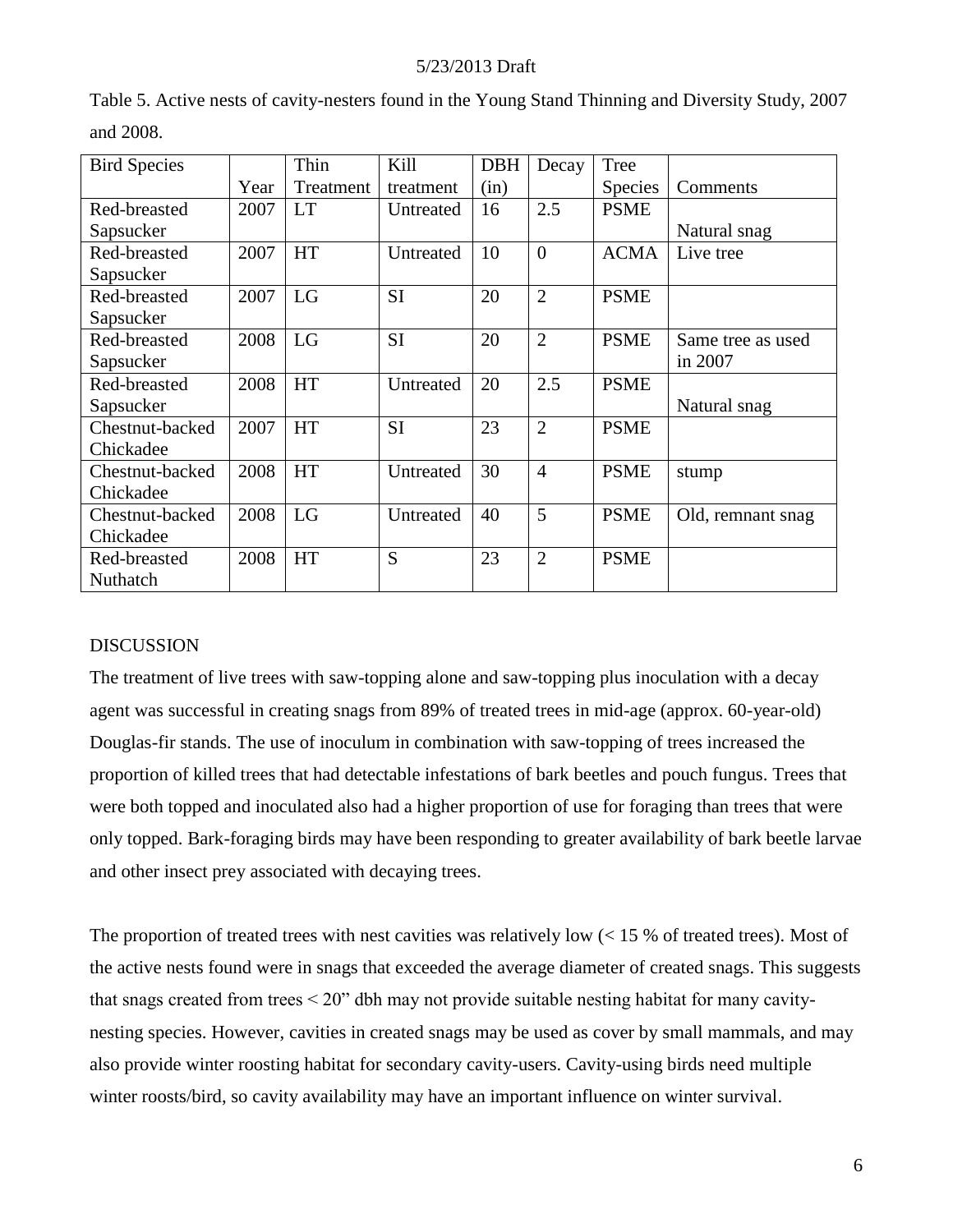Thinning treatments did not influence the proportion of treated trees with insects or decay agents, nor the proportion of trees with evidence of foraging by birds. However, a higher proportion of snags in thinned stands had nest cavities than in unthinned (Control) stands. Density of cavity-nesting species as a group has been increasing, especially in thinned stands, since creation of wildlife trees in 2001 (Fig. 2), although response of individual species has varied. The positive response of the cavityexcavating species, hairy woodpecker and red-breasted sapsucker, to thinning (Fig. 2) may explain the higher proportion of nest cavities in thinned stands. The response of the chestnut-backed chickadee, a secondary cavity-nester, to creation of snags may have been delayed (Fig. 2) because this species primarily nests in old cavities, originally excavated by woodpeckers, in stems with more advanced decay. On the other hand, densities of red-breasted sapsuckers may be declining after having reached a maximum between 2001 and 2006 (Fig. 2). This species uses excavates nest cavities in hard snags or live trees. As decay advances, created snags will likely become less suitable as nest sites for sapsuckers.

Discuss trade-offs of thinning and creating snags vs. leaving unthinnned for creation of snags through suppression mortality.

Discuss increases in abundance of some cavity-nesting birds in response to thinning (or mention in Intro.)

#### **CONCLUSIONS**

- Trees treated with saw-topping and saw-topping in combination with inoculation of heart-rot fungus **were used** for foraging and nesting by cavity-nesting birds.
- Trees treated with saw-topping in combination with inoculation more frequently supported bark beetles and pouch fungus, and were more frequently used for foraging by birds than trees treated with saw-topping alone. However, inoculation may not be cost-effective in the long term unless the rot is infiltrating throughout the stem rather than just creating short "stovepipes" (B. Shreiber, pers. comm.).
- Snags created from trees  $\leq 20$ " diameter likely provide only marginal nesting habitat for most cavity-nesting birds, but may be important in providing cover for small mammals and winter roosting habitat for birds.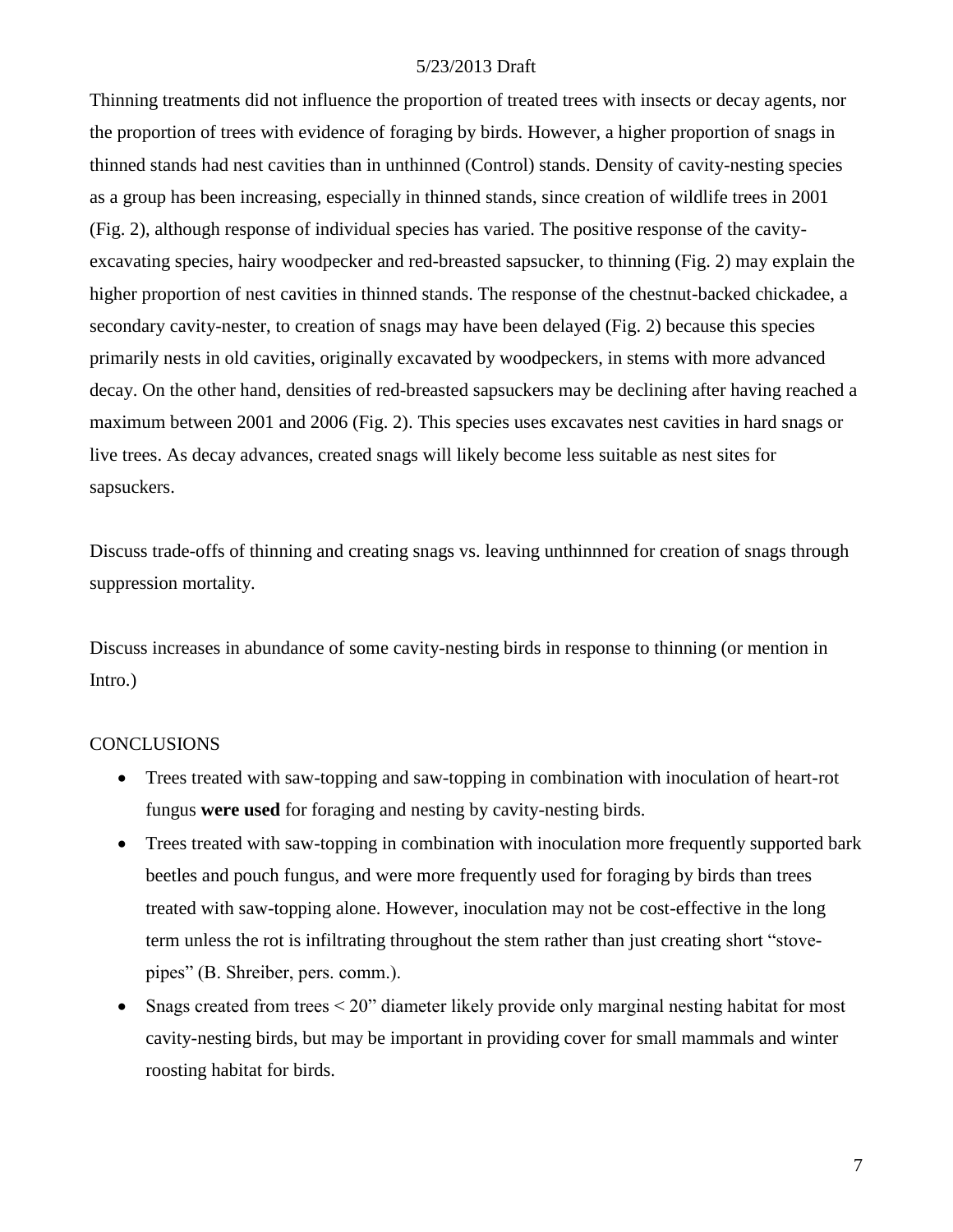Figure 2. Trends in density (birds/40 ha) over 15 years for all cavity-nesting species combined, and for each of the four most common cavity-nesting species in the Young Stand Thinning & Diversity Study, Willamette N.F. 1992 and 1993 were prior to thinning treatment. Wildlife trees were created in 2001. Years between those labeled on x-axis were not sampled. Data is missing for the Hairy woodpecker in 2006.







8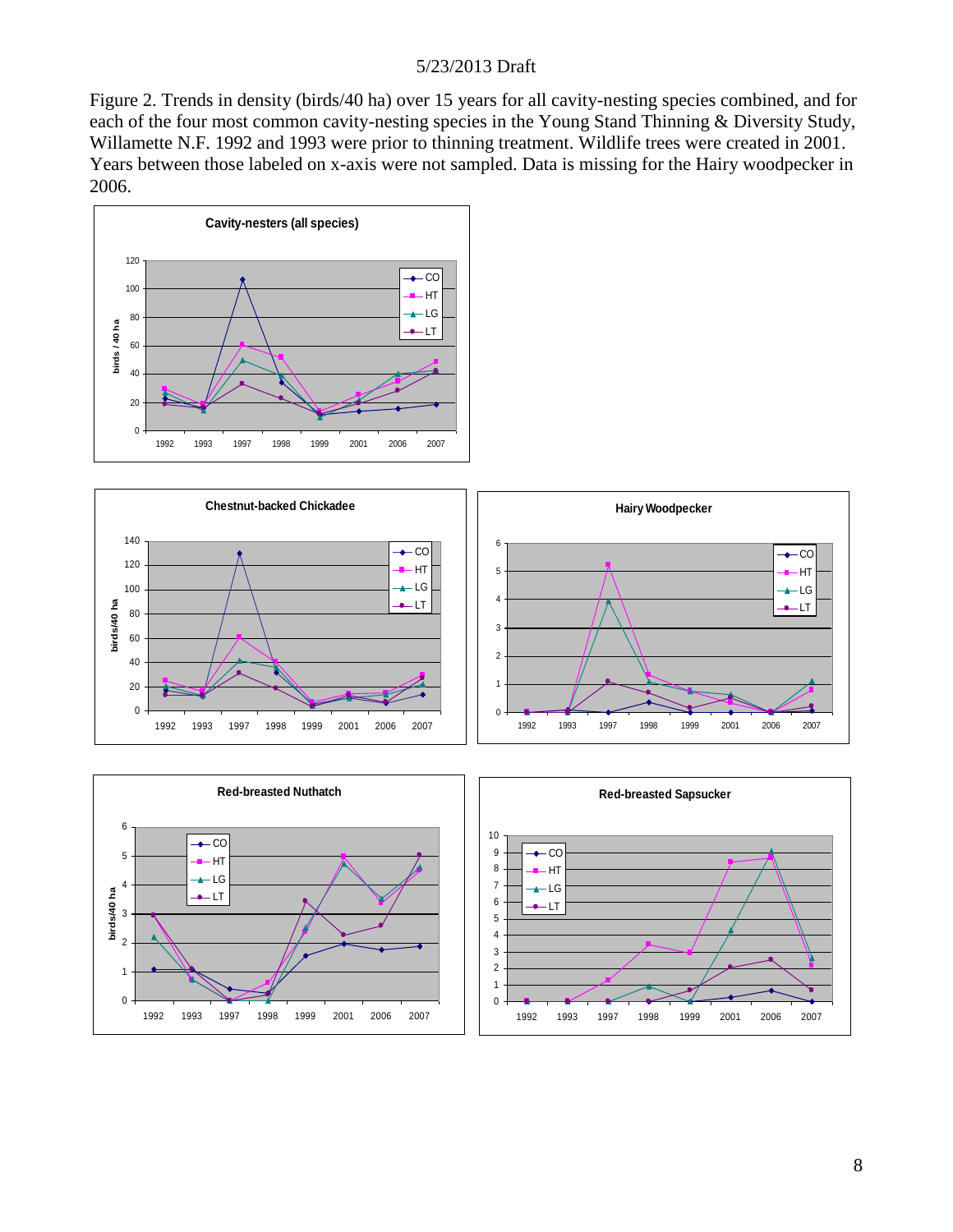Abundance index for hairy woodpecker.